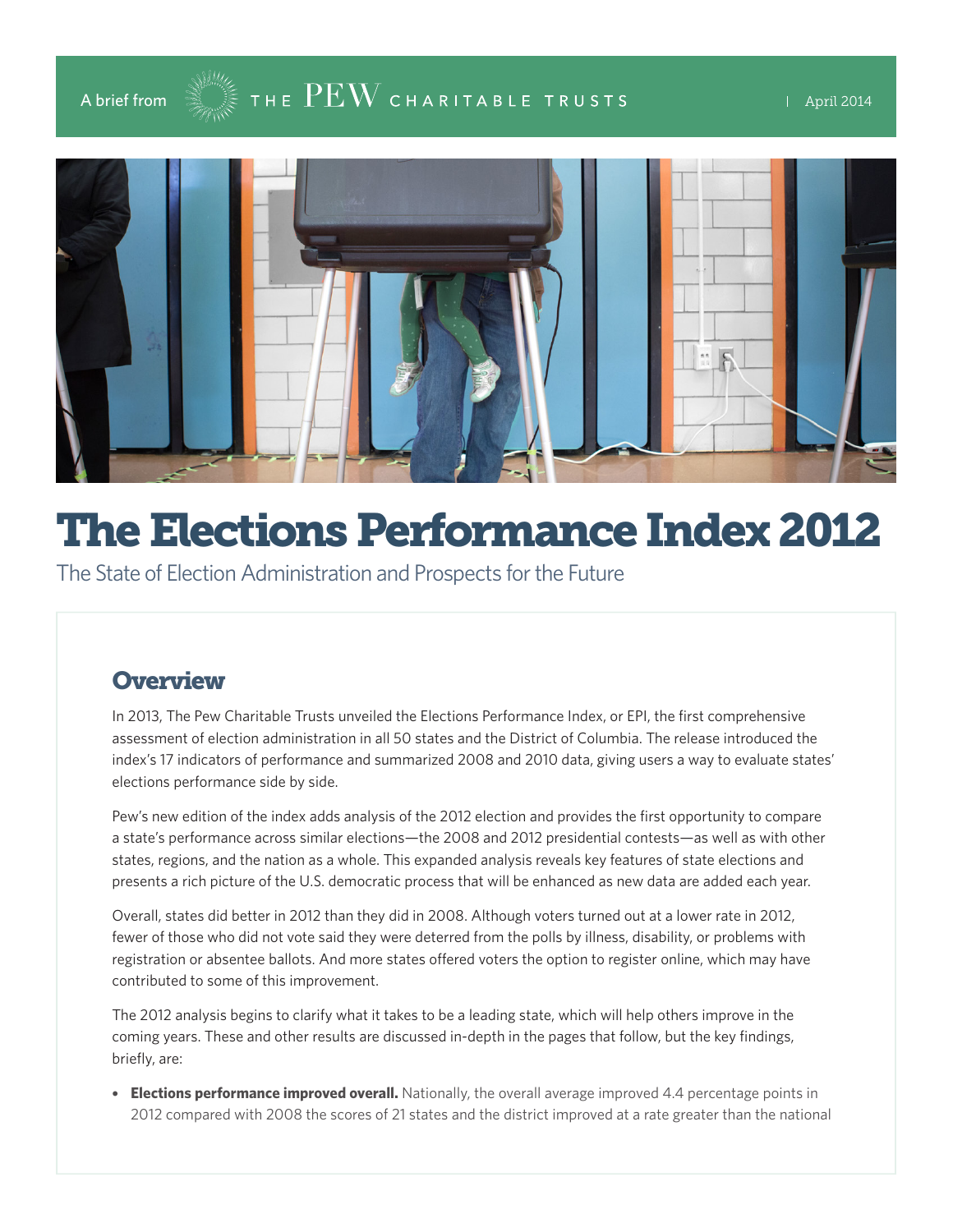average; 19 states' averages improved but by less than the national average increase; and 10 states' averages declined.

- **High-performing states tended to remain high-performing and vice versa.** Most of the highest-performing states in 2012—those in the top 25 percent—were also among the highest performers in 2008 and 2010. The same was true for the lowest-performing states in all three years. In looking at these two groups, a picture begins to emerge of the distinctions between high and low performers.
- **Gains were seen in most indicators.** Of the 17 indicators, overall national performance improved on 12, including a decrease in the average wait times to vote and an increase in the number of states allowing online voter registration. In addition, the index revealed some stark regional differences across indicators. For example, the South had the lowest voter turnout and highest rate of nonvoting due to disability, as well as states with the highest average voting wait time.

#### These findings also reveal the steps that states can take to improve their scores and make elections more cost effective and efficient, including:

- Ensuring the collection of more and better elections data.
- Implementing online voter registration.
- Upgrading voter registration systems.
- Offering a complete set of online voting information lookup tools.
- Requiring postelection audits.

Nearly all of these steps were also recently recommended by the bipartisan Presidential Commission on Election Administration.<sup>1</sup>

#### What Is the Elections Performance Index?

The Elections Performance Index is intended to help policymakers, election administrators, and other citizens:

- Evaluate elections based on data, not anecdote.
- Compare the performance of elections across states and time.
- Identify potential problem areas that need to be addressed.
- Measure the impact of changes in policy or practice.
- Highlight trends that otherwise might not be identified.
- Use data to demonstrate to state and local policymakers the need for resources.
- Educate voters about election administration by providing context about how the process works.

Pew partnered with the Massachusetts Institute of Technology to bring together an advisory group of state and local election officials and academics from the country's top institutions to guide development of the index. The advisory group held a series of meetings beginning in July 2010 to select the best ideas from indices in other public policy areas, identify and validate existing data sources, and determine the most useful ways to group available data.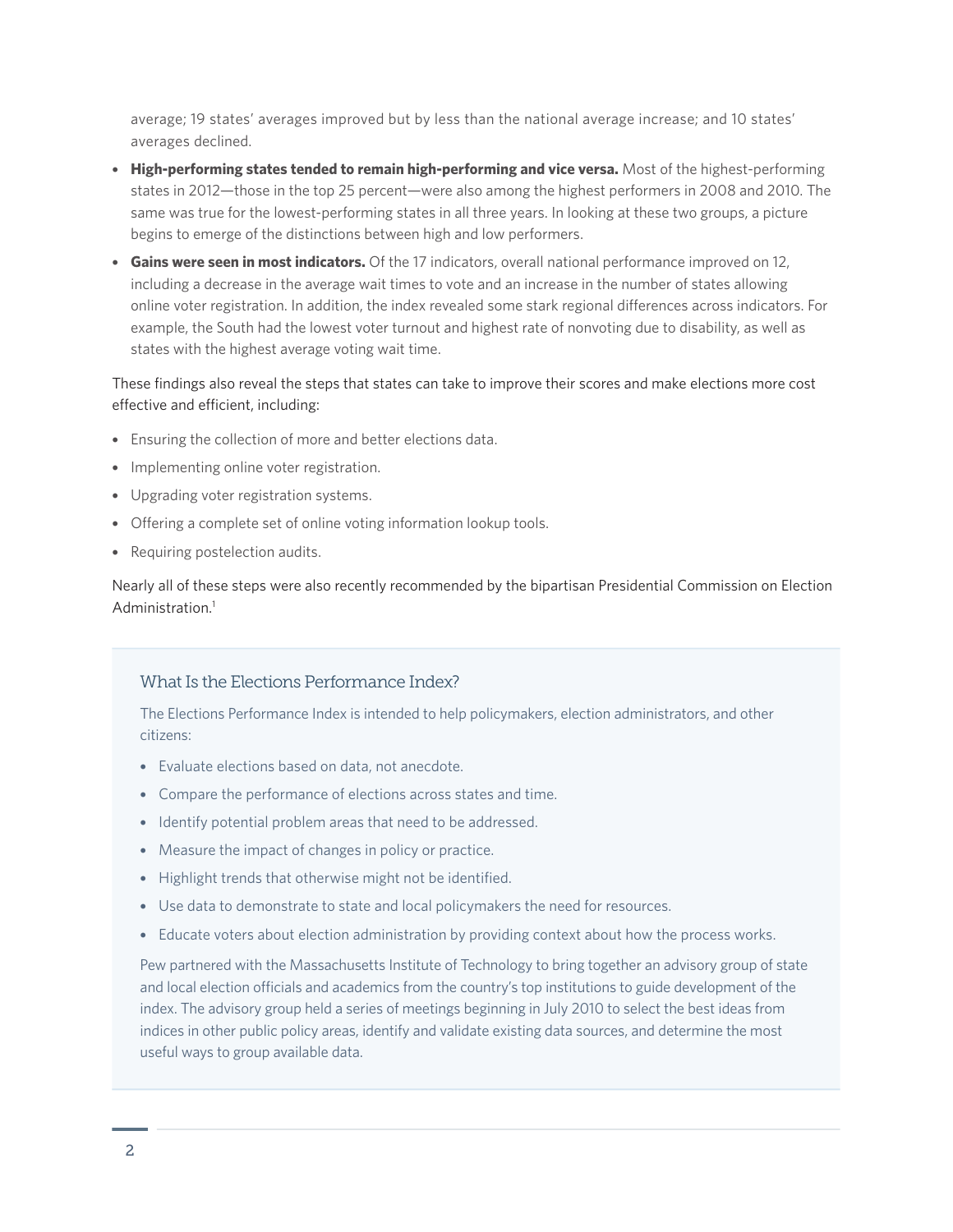The EPI tracks 17 distinct indicators of elections performance, selected from more than 40 prospective measures, based on their completeness, consistency, reliability, and validity.<sup>2</sup> For more information on how the indicators were selected and computed, or additional analysis of their meaning, please see the online interactive report at<www.pewstates.org/epi-interactive>or the report's methodology at [www.pewstates.](www.pewstates.org/epi-methodology) [org/epi-methodology.](www.pewstates.org/epi-methodology) The 17 indicators are:

- 1. **Data completeness.** How many jurisdictions reported statistics on the 18 core survey items in the U.S. Election Assistance Commission's Election Administration and Voting Survey?
- 2. **Disability- or illness-related voting problems.** What percentage of voters did not cast a ballot due to an "illness or disability (own or family's)"?
- 3. **Mail ballots rejected.** What percentage of mail ballots were not counted out of all ballots cast?
- 4. **Mail ballots unreturned.** What percentage of mail ballots sent out by the state were not returned?
- 5. **Military and overseas ballots rejected.** What percentage of military and overseas ballots returned by voters were not counted?
- 6. **Military and overseas ballots unreturned.** What percentage of military and overseas ballots sent out by the state were not returned?
- 7. **Online registration availability.** Were voters allowed to submit new registration applications online?
- 8. **Postelection audit required.** Was a voting equipment performance check required after each election?
- 9. **Provisional ballots cast.** What percentage of all voters had to cast a provisional ballot on Election Day?
- 10. **Provisional ballots rejected.** What percentage of provisional ballots were not counted out of all ballots cast?
- 11. **Registration or absentee ballot problems.** How many people reported not casting a ballot because of "registration problems," including not receiving an absentee ballot or not being registered in the appropriate location?
- 12. **Registrations rejected.** What proportion of submitted registration applications were rejected for any reason?
- 13. **Residual vote rate.** What percentage of the ballots cast contained an undervote (i.e., no vote) or an overvote (i.e., more than one candidate marked in a single-winner race)—indicating either voting machine malfunction or voter confusion?
- 14. **Turnout.** What percentage of the voting-eligible population cast ballots?
- 15. **Voter registration rate.** What percentage of the voting-eligible population was registered to vote?
- 16. **Voting information lookup tools.** Did the state offer basic, easy-to-find, online tools so voters could look up their registration status, find their polling place, get specific ballot information, track absentee ballots, and check the status of provisional ballots?
- 17. **Voting wait time.** How long, on average, did voters wait to cast their ballots?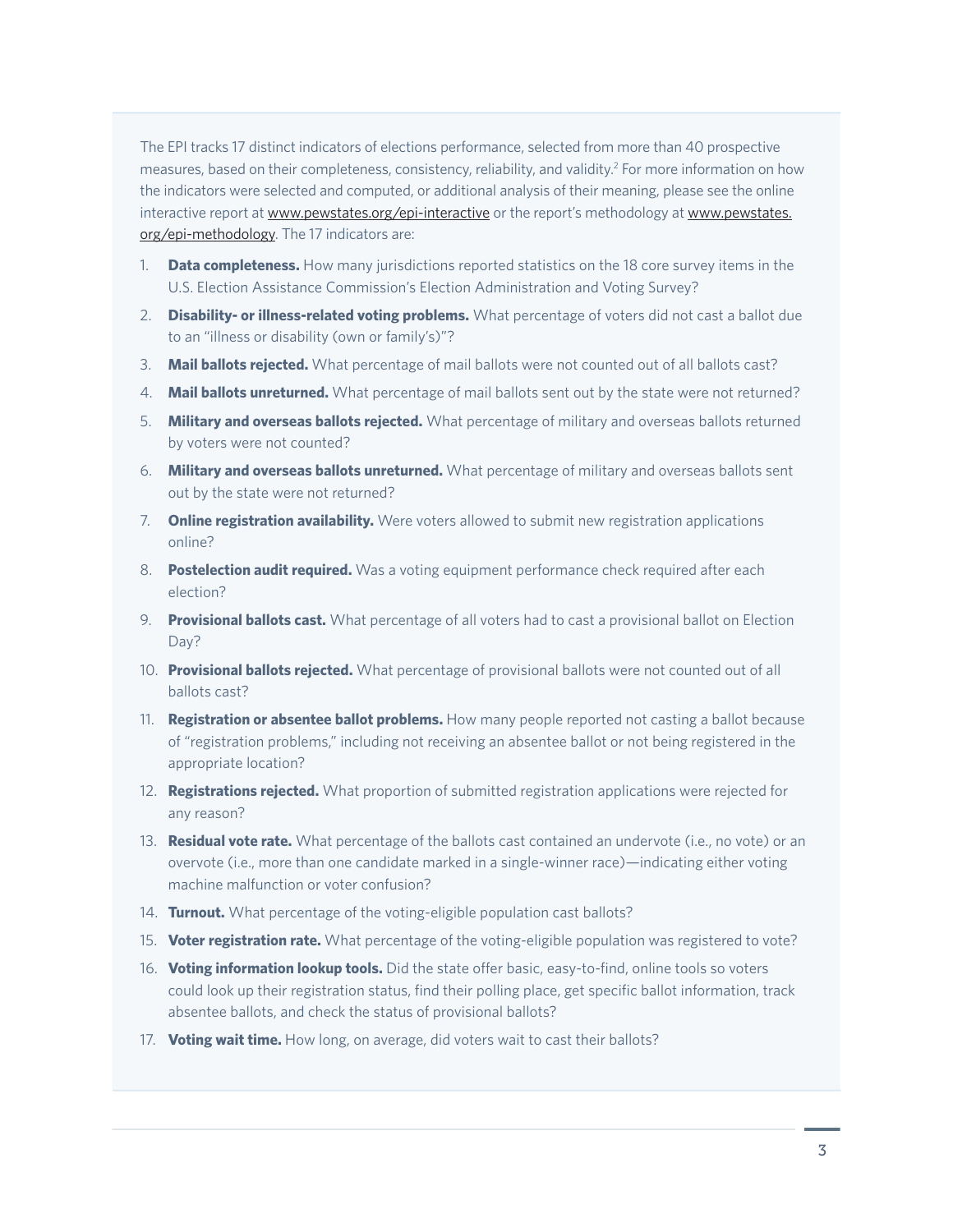# Overall elections performance improved

The addition of 2012 data to the Elections Performance Index makes it possible for the first time to compare a state's performance over time and against other states. In general, state election administration improved between 2008 and 2012. This was true for the performance of individual states compared with prior years and nationwide on many indicators.

Nationally, states' overall scores, which are calculated as an average of all 17 indicators, increased 4.4 percentage points on average in 2012, compared with 2008.

## **States**

Forty states and the District of Columbia improved their overall scores, compared with 2008:

- 21 states and the district raised their performance more than the national average increase.
- 19 improved but less than the average increase nationally.

The 21 states and the district that improved more than the national average vary widely in size and region; they cover the political spectrum from deep blue to battleground to solid red.

The district's overall score improved the most—by 20 points—from 2008 to 2012. Although the city's EPI average is still below the national average, the district made major strides across multiple indicators. The district and Alabama were the only jurisdictions to improve more than 9 points above the mean increase since 2008. Both were in the bottom 25 percent in 2008 and remained among the lowest performers in 2012.

While the national trend was clearly upward, not all the news was good. Ten states' overall scores declined.

Georgia had the sharpest decrease, dropping 7 points from 2008 to 2012. The state's voter turnout fell by more than the national decrease, and it had one of the largest increases in nonvoting due to disability or illness. The state's rate of nonvoting due to registration and absentee ballot problems also increased, and Georgia did not add online voter registration or postelection audits, which many other states have implemented since 2008. The state did pass online voter registration legislation, but it has not been implemented. Lastly, it was one of only 10 to report less data to the federal Election Assistance Commission as measured by the index in 2012 than in 2008.

After Georgia, the states with the largest decreases in overall average since 2008 were Hawaii and Vermont.

#### High-performing states stay strong; low performers remain near the bottom

One of the most important facts emerging from the index is that certain states consistently perform at a high level on elections, and others are chronic underperformers. Over time, better data and a clearer understanding of the characteristics of these two groups will help all states identify the problems that most commonly hinder improvement and recognize truly effective election administration.

#### High performers continue to lead the way

At the state level, the highest-performing states in 2012—those in the top 25 percent—were Colorado, Connecticut, Delaware, Maryland, Michigan, Minnesota, Montana, Nevada, North Carolina, North Dakota, Washington, and Wisconsin. Seven of these—Colorado, Delaware, Michigan, Minnesota, North Dakota, Washington, and Wisconsin—were also high performers in 2008 and 2010, and six states—Colorado,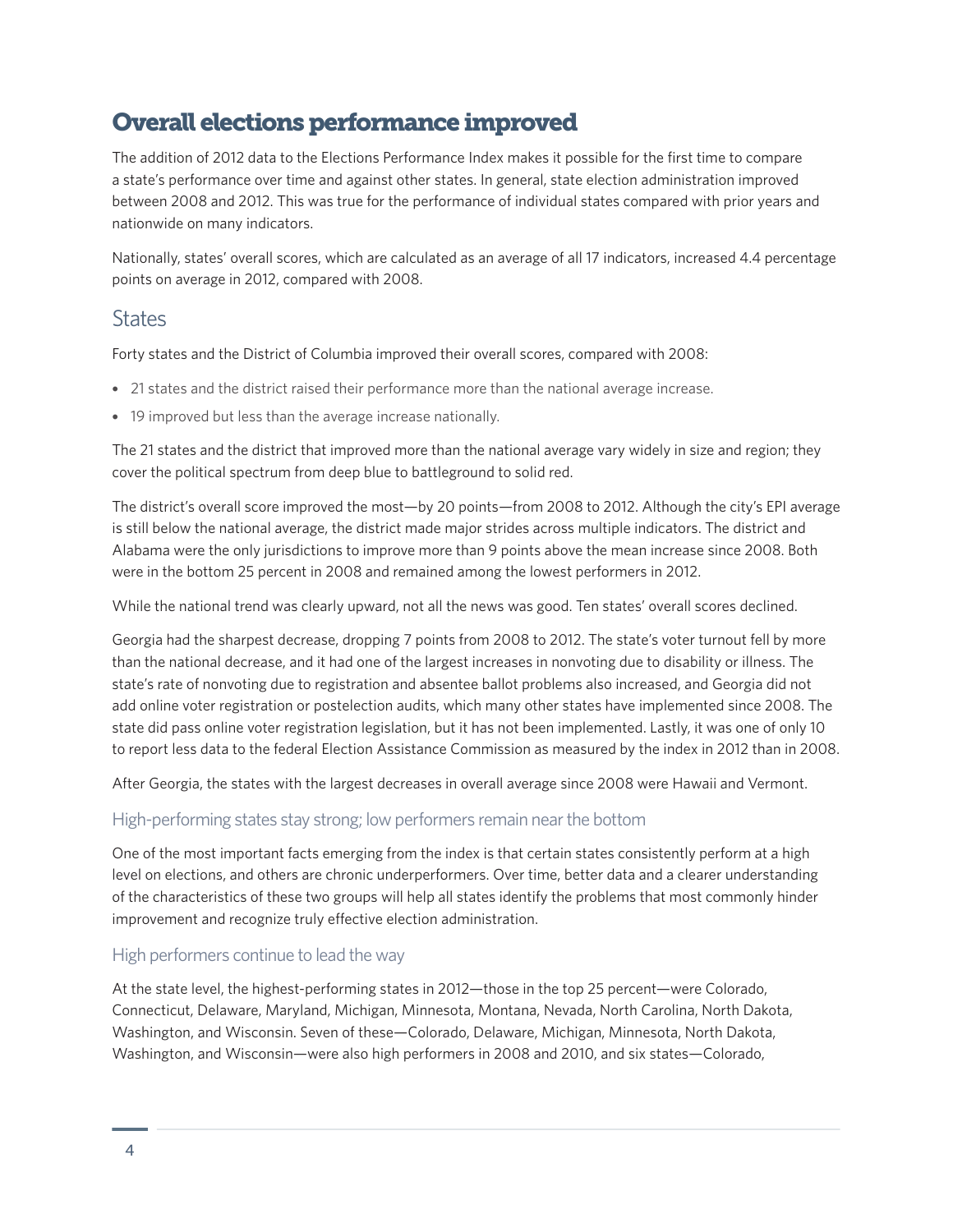Connecticut, Maryland, Montana, Nevada, and North Carolina—saw their overall scores rise more than the national average increase from 2008 to 2012.

North Dakota, Minnesota, and Wisconsin had the highest rankings for both presidential election years. This consistently strong performance could be due, in part, to their voter registration policies. Minnesota and Wisconsin allow Election Day registration, and North Dakota doesn't require voters to register. Previous research shows these policies can correlate with higher turnout, and in most cases it eliminates the need for provisional ballots.<sup>3</sup> Turnout was highest in Minnesota and Wisconsin in 2012; both exceeded 70 percent of the eligible population.<sup>4</sup>

#### Registration Policies Improve Elections Performance

States that offer more convenient and efficient ways for voters to register and update their registrations can avoid many common issues, such as registrations rejected, use of provisional ballots, and nonvoting due to registrations problems.

Seven of the 10 states with the lowest rates of registration or absentee ballot problems in 2012— Idaho, Iowa, Maine, Minnesota, New Hampshire, North Dakota, and Wisconsin—allowed Election Day registration or did not require voter registration. Maine, Minnesota, and Wisconsin had the lowest rates of these problems, 1 percent.

Additionally, states that adopt online voter registration can increase the accuracy of their rolls while also reducing costs to election officials and taxpayers.<sup>5</sup> States using the latest technology to conduct data matching of voter registration lists, such as those participating in the Electronic Registration Information Center, or ERIC, have reduced the number of provisional ballots cast and rejected, as well as the proportion of the population that fails to vote due to a registration problem.<sup>6</sup> The Presidential Commission on Election Administration recommends both online voter registration and participation in ERIC. For more information, visit ericstates.org.

#### Low performers still face challenges

Eleven states—Alabama, Arkansas, California, Hawaii, Idaho, Kansas, Mississippi, New York, Oklahoma, Texas, and West Virginia—and the District of Columbia were in the lowest 25 percent of the index in 2012. Six of these—Alabama, California, Mississippi, New York, Oklahoma, and West Virginia—were also ranked at the bottom in 2008 and 2010. Mississippi was the lowest performer in all three years. Of those at the bottom in 2012, only the overall averages of Hawaii, Oklahoma, and Texas decreased since 2008.

Importantly, because overall averages are calculated based on the performance of other states, sometimes even dramatic improvement or decline within a state will not be reflected in its ranking relative to other states. As noted earlier, this is evident in the case of the District of Columbia. The district improved the most in 2012 compared with its performance in 2008, but it still fell into the group of low performers because widespread improvement elsewhere also raised the national average significantly. This highlights the value of considering multiple points of comparison, made possible by the index: evaluating states against the national average; state against state; and a single state with itself year over year. The district gets high marks for improving on multiple indicators as compared with its 2008 performance; relative to the rest of the nation, however, it still has much room for improvement.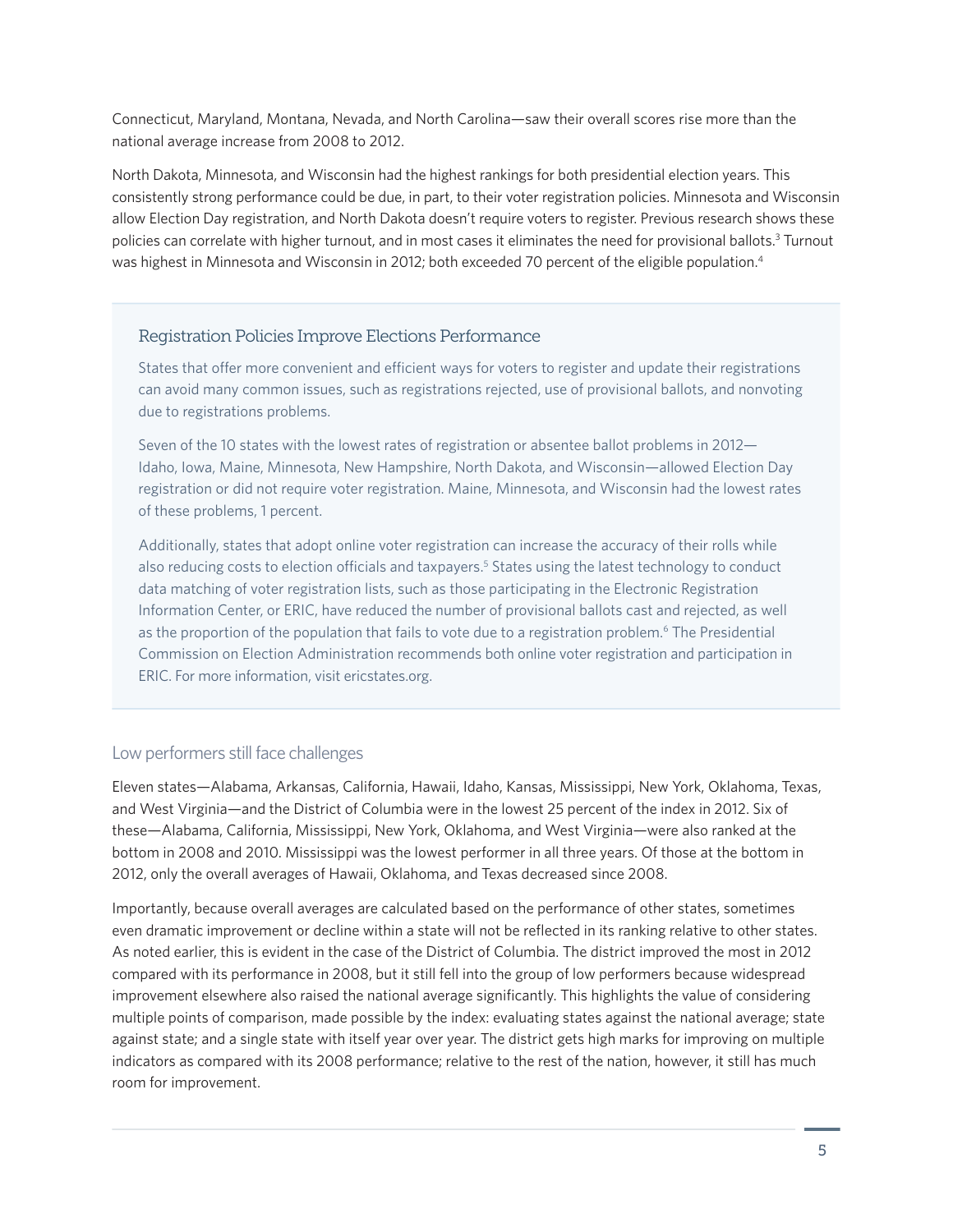Whether a high performer, low performer, or somewhere in between, all states have the opportunity to do better in coming years. Learning more about those states that consistently outperform, and those that consistently struggle, can help all states improve.

# **Indicators**

Individual indicators reveal critical information about what is driving better overall state performance, as well as what consistently holds states back.

## The nationwide view

Nationally, 12 of the 17 indicators improved, with notable gains in six areas:

- **Wait times** decreased about 18 percent, or by about 3 minutes, on average, from 2008 to 2012.
- 13 states had **online voter registration** in 2012, compared with just two in 2008.
- 18 states and the district reported 100 percent **complete data** to the Election Assistance Commission in 2012, compared with only seven in 2008.
- Rates of **nonvoting due to disability or illness** declined nationally by nearly 0.5 percent; rates declined in 27 states and the district.
- Rates of **nonvoting due to registration or absentee ballot problems** decreased nationally by nearly 0.4 percent; rates declined in 28 states and the district.
- 30 states and the district required **postelection audits** in 2012, compared with 23 in 2008; audits allow states to ensure that voting equipment is functioning properly and delivering an accurate result.

Five indicators declined from 2008 to 2012. Of these, the most significant was voter turnout, which dropped by 3.4 percentage points. This was not surprising because voters in the 2012 election expressed less enthusiasm than in the 2008 presidential contest, which recorded the highest turnout since 1968.<sup>7</sup>

Additionally, the number of provisional ballots issued increased 25 percent in 2012, and the number of provisional ballots rejected increased 7 percent.

# Performance varied by region

At least three indicators varied substantially by region:<sup>8</sup>

## Nonvoting due to disability- or illness-related problems

The average rate for this indicator across both 2008 and 2012 in the Northeast was 17.7 percent and in the South was 19.0 percent, both significantly higher than rates in the Midwest, 14.4 percent, and the West, 12.4 percent.<sup>9</sup> Of the 10 jurisdictions with the highest rates in 2012, six—Alabama, the district, Mississippi, South Carolina, Virginia, and West Virginia—were in the South, and three—Massachusetts, New Jersey, and Rhode Island—were in the Northeast.

## **Turnout**

Average turnout across both years was highest in the Midwest, 65.6 percent, and the Northeast, 64.5 percent, both significantly higher than the South's rate of 59.4 percent.<sup>10</sup> Two Midwestern states—Minnesota and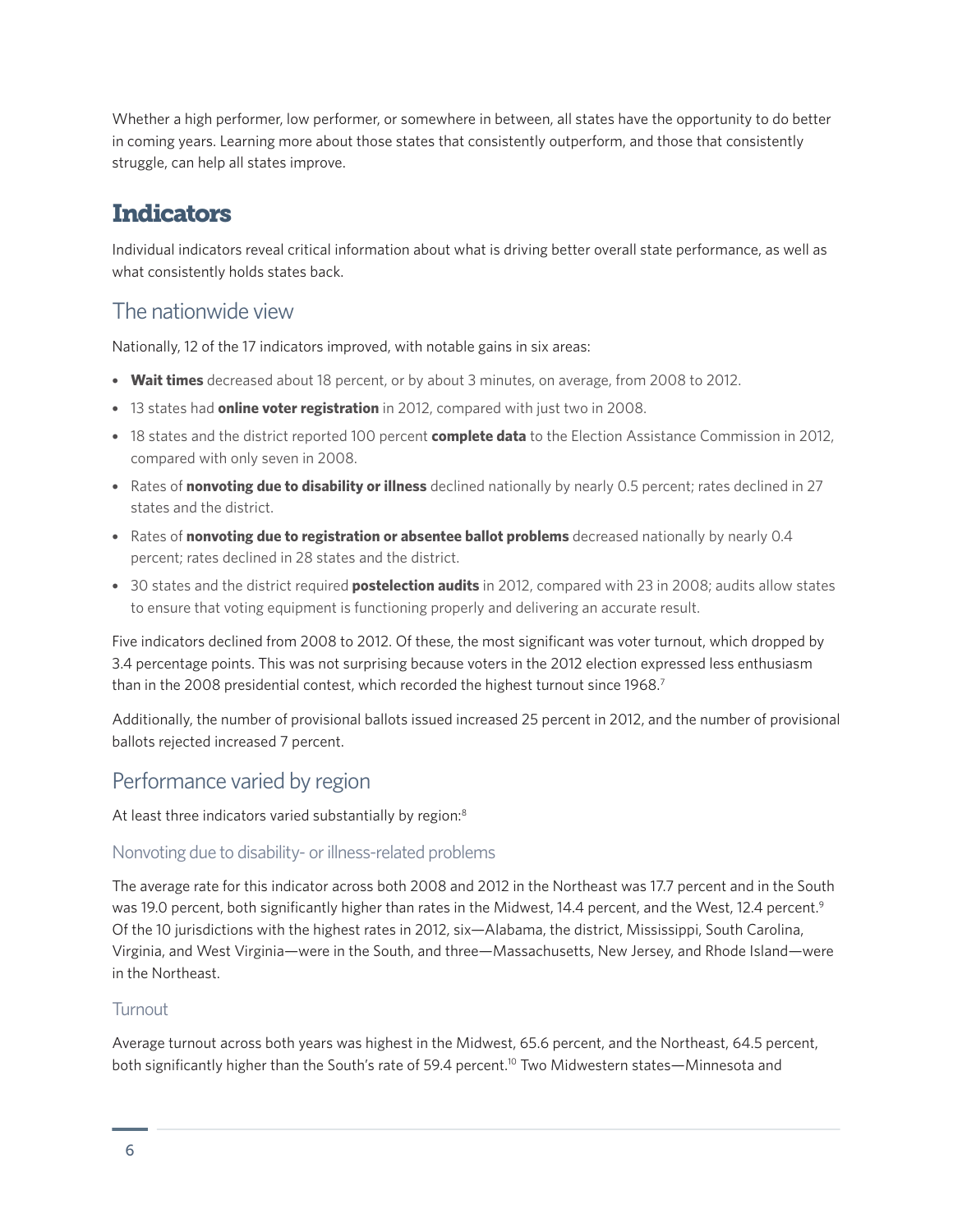Wisconsin—had the highest turnout in both 2008 and 2012; but of the five states with the lowest turnout in 2012, four—Arkansas, Oklahoma, Texas, and West Virginia—were in the South.

#### Average voting wait times

Long lines at the polls in several states in 2012 made headlines, and as a result, wait times were understood by many voters to be a major problem nationwide. Data from the Survey of the Performance of American Elections, however, show that wait times actually decreased by about three minutes, on average, from 2008 to 2012.

Where longer wait times were recorded in both years, they generally were concentrated regionally. Of the 10 jurisdictions with the longest average waits to vote in 2012, eight were in the South—the District of Columbia, Florida, Georgia, Louisiana, Maryland, Oklahoma, South Carolina, and Virginia. And six of those also had some of the longest wait times in 2008, including:

- Florida, which had the longest wait in 2012 and one of the largest increases—16.1 minutes—from 2008 to 2012.
- South Carolina and Georgia had the two longest wait times in 2008. They also had the two largest decreases in wait times from 2008 to 2012—from 61.5 minutes to 25.2 minutes in South Carolina and from 37.6 to 17.8 minutes in Georgia. Both, however, still remained among the longest wait times in 2012.

# Directions for future research

Evidence from the Elections Performance Index indicates that state policies on mail voting and provisional ballots may have cascading effects—affecting scores on other indicators of election administration. Unlike other election policies, such as those to upgrade voter registration practices where the benefits of reform have been documented, policies for mail voting and provisional ballots deserve more research and attention from policymakers as future elections provide additional years of data for analysis.

# Mail ballots

Mail voting has been one of the most substantive policy shifts in elections over the past few decades. The index recognizes four classifications of mail-voting policies in states:

- **Limited.** Registered voters must provide a specific reason, often from a pre-established list (e.g., illness, disability, travel, etc.), when requesting an absentee ballot.
- **No excuse.** Any registered voter may request an absentee ballot without providing a reason.
- **Permanent.** No-excuse mail voting is permitted, and registered voters have the option of automatically receiving absentee ballots by mail for all future elections.
- **Full vote-by-mail.** Elections are conducted entirely by mail.

Research shows that voters like the convenience of casting their ballot by mail. This is especially true in states with fewer limitations on the use of mail ballots.<sup>11</sup> With respect to the index, only six states allowed individuals to cast a domestic ballot by mail without an excuse in 1988. By 2012, that number had grown to 27 states and the District of Columbia.<sup>12</sup> Mail-voting policies are related to performance on a number of indicators:

• On average, states with limited mail voting had higher rates of nonvoting due to disability or illness—18.6 percent in 2008 and 2012, compared with states offering no-excuse and permanent mail voting—14.3 percent and 14.7 percent, respectively.<sup>13</sup> This is reaffirmed in preliminary research, which suggests that, even though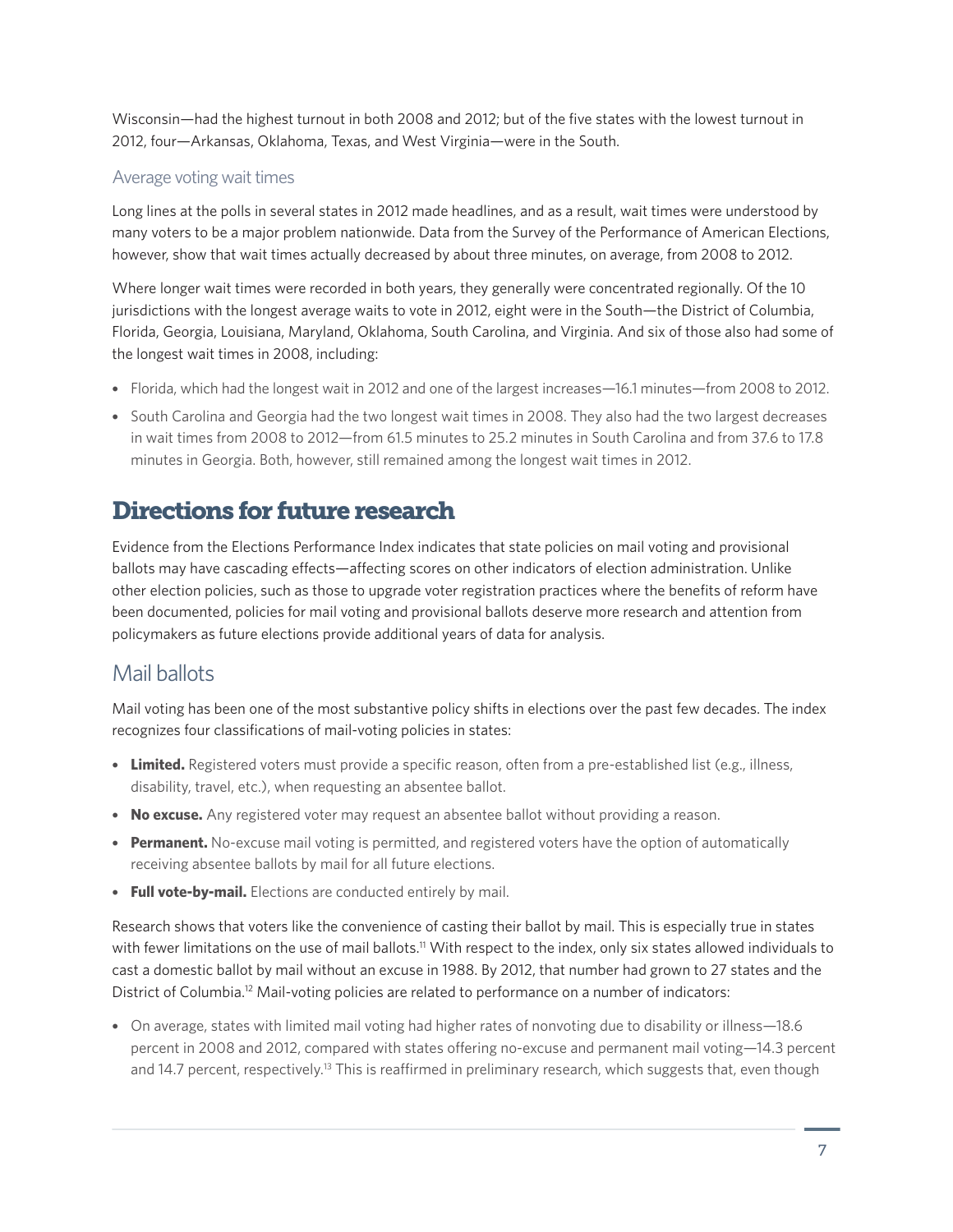disability is a valid reason for requesting a mail ballot in limited mail-voting states, more permissive regimes are associated with higher turnout among the disabled.14

- On average, mail ballot rejection rates in permanent mail-voting states were nearly double those of states with no-excuse mail voting and more than three times those of states with limited mail voting.<sup>15</sup>
- Permanent mail-voting states had much higher rates of mail ballots not being returned, on average: 14.3 percent in 2012, compared with 6.5 percent in limited states and 9.0 percent in no-excuse states.
- Permanent mail-voting states typically had higher rates of nonvoting due to registration or absentee ballot problems: 7.9 percent, compared with 5.9 percent in no-excuse and 5.8 percent in limited states.<sup>16</sup>

As there are apparent trade-offs with different types of mail-ballot regimes, additional research is needed to better understand the effects of mail-voting policies, particularly the high rates of unreturned and rejected absentee ballots in permanent and full vote-by-mail states, as well as the lower rates of nonvoting due to disability or illness in these states.

## Provisional ballots

Provisional ballots are most often cast when there is a discrepancy between a voter's registration record and the information he or she presents at the polls. If the voter is deemed eligible in a later review, the ballot is counted. The EPI rewards states for low rates of provisional ballots cast and high rates of provisional ballots counted. This means that states that issue provisional ballots more frequently are penalized in the index, even if most are ultimately counted.

This judgment is based on recent research. Compared with standard ballots, provisional ballots are more costly, inefficient, and administratively burdensome. Large numbers of provisional ballots have also been cited as contributing to long lines at polling places. Testimony before the Presidential Commission on Election Administration indicated that laws resulting in large numbers of provisional ballots tended to slow the voting process at the polls.17 These burdens can exacerbate controversy in close races, when provisional ballots often become the focal point for any challenged election or recount.<sup>18</sup> Consequently, provisional ballots—designed as a fail-safe to allow a voter, otherwise disenfranchised, to cast a ballot that could be counted after eligibility was confirmed—have been compared to canaries in the coal mine, because in large numbers they can indicate that an election system is not working efficiently.19

The use of provisional ballots varies dramatically. Future research should include systematic evaluation of state laws regarding the use and counting of provisional ballots. Policy choices by states can inform our understanding of provisional ballot use, and research on the cost and administrative burden of provisional ballots will help states weigh their options.

## Recommendations

From 2008 to 2012, states' elections performance improved overall. For all states, but especially those with low scores or that were near the bottom in both years, strategies are available to spur improvement. These recommendations are not Pew's alone. Most were also included in the Presidential Commission on Election Administration's 2014 report.

• **Ensure that more and better elections data are collected.** Data completeness, specifically as reported to the federal Election Assistance Commission, is an indicator that offers a clear path toward improvement. Some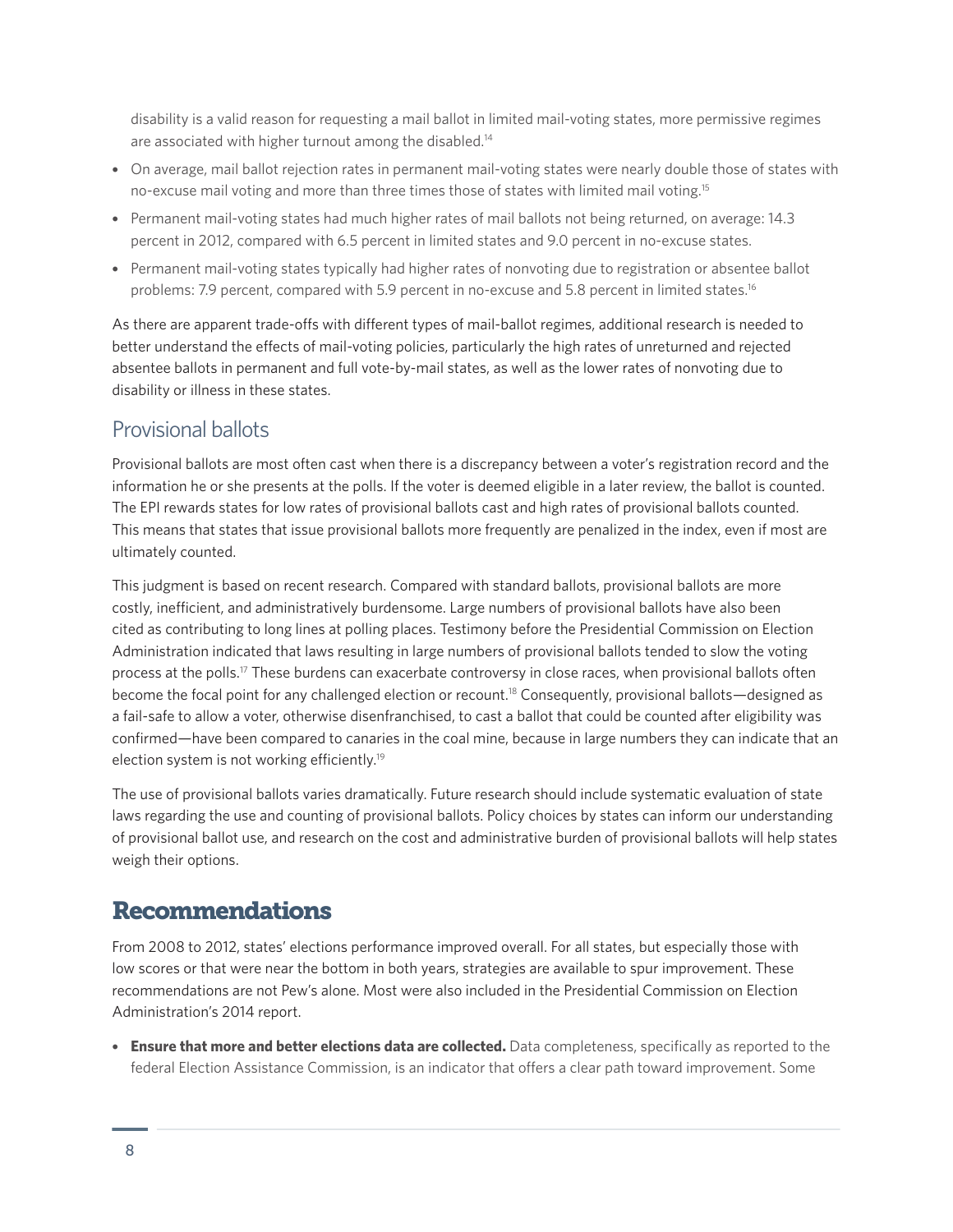states have systems designed to effectively and accurately collect source data from local election jurisdictions, but many do not. Not only will the best use of technology improve data collection by and from local election jurisdictions, it will also lead to higher completeness rates and help provide necessary tools to states to more finely assess how well elections are run and how to improve the voting experience. As the Presidential Commission on Election Administration notes, "If the experience of individual voters is to improve, the availability and use of data by local jurisdictions must increase substantially."<sup>20</sup>

- **Implement online voter registration.** Offering voters the opportunity to register and update their information online provides measurable benefits to states and helps improve overall election administration. In particular, online voter registration saves taxpayer dollars, increases the accuracy of voter rolls, and provides convenience to voters.21 And by giving voters a simple way to keep their records up-to-date after a move or name change, online registration may reduce voter registration problems and the need for provisional ballots.
- **Upgrade voter registration.** There are several ways to do this, including online voter registration. Additionally, eight states and the District of Columbia have joined the Electronic Registration Information Center, a datasharing partnership that helps participating states to keep better track of voters who have moved or died and to encourage those who are eligible to vote but have not yet registered. This keeps voter information more up-to-date while helping eliminate some of the registration problems that may result in provisional ballots on Election Day.22
- **Offer a complete set of online voting information lookup tools.** More states offered a wider range of online voter information tools in 2012 than in 2008. In 2008, 11 states had none of these tools. In 2012, only two states, California and Vermont, did not furnish any of these tools. The more states provide such tools, the more access voters will have to election information where they look for it most—online—and the more problems, such as being at the wrong polling place and thus voting by provisional ballot, can be avoided.<sup>23</sup>
- **Require postelection audits.** Mandating a postelection audit allows states to ensure that voting equipment is functioning properly, correct procedures are being followed, and problems are identified quickly.

# **Conclusion**

The Elections Performance Index provides the first opportunity for policymakers, election administrators, and the public to see how states performed in 2012 and to evaluate changes since the 2008 presidential election. Future iterations of the index will offer still more opportunities to compare similar elections—such as the 2010 and 2014 midterms—and to see the state of elections over a much longer time frame, from 2008 to 2016 and beyond.

As data improve, there will be additional uses for the index. When states change policy or administration, the index will be able to track the effect of those actions. Additionally, as we learn more about how elections run and how best to measure them, we expect to refine the index by adding, changing, or subtracting indicators to better reflect the characteristics of effective, efficient election administration.

Future iterations of the index will offer still more opportunities to UU compare similar elections—such as the 2010 and 2014 midterms and to see the state of elections over a much longer time frame, from 2008 to 2016 and beyond."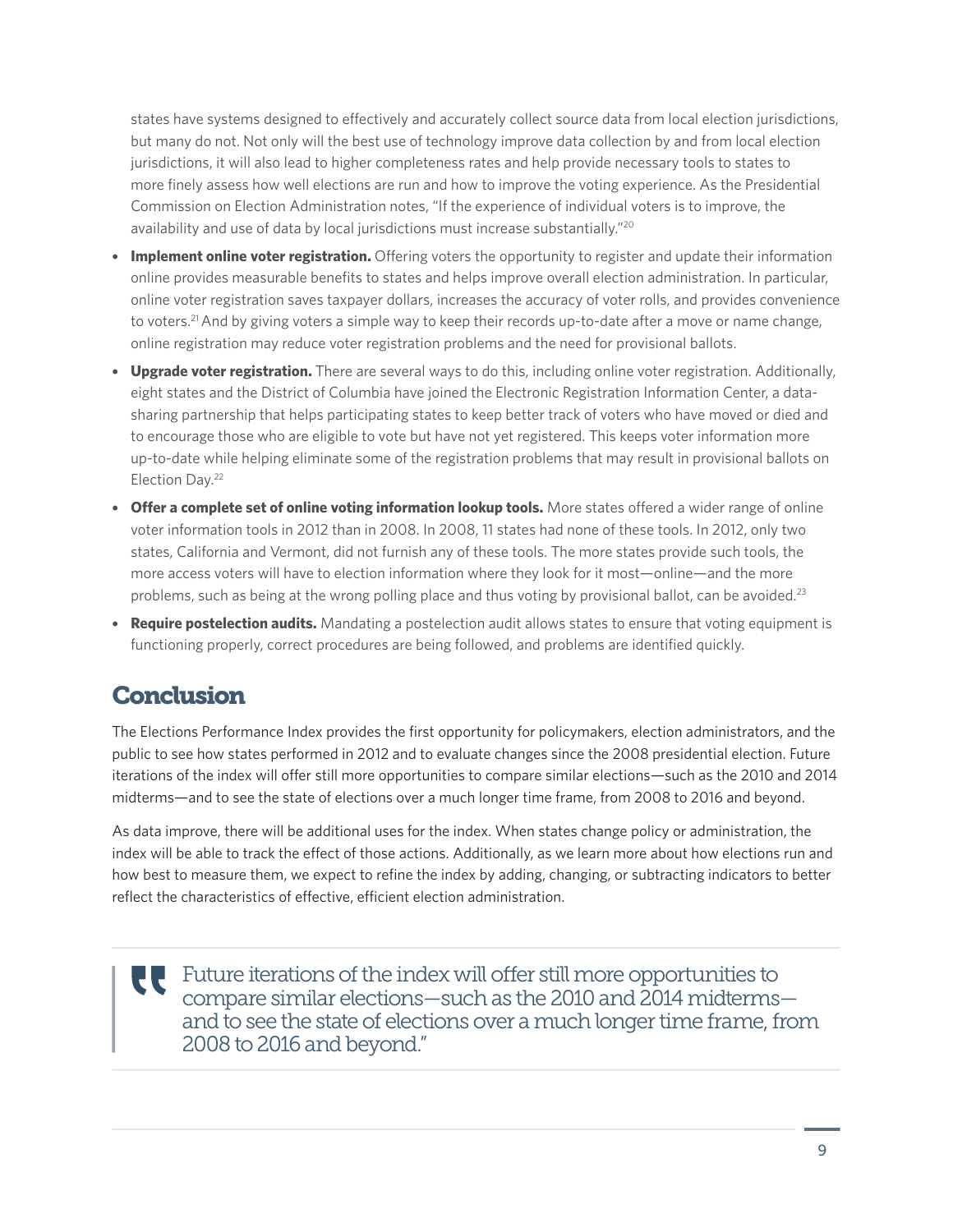## Endnotes

- 1 Presidential Commission on Election Administration, *The American Voting Experience: Report and Recommendations of the Presidential Commission on Election Administration* (January 2014), https://www.supportthevoter.gov/files/2014/01/Amer-Voting-Exper-finaldraft-01-09-14-508.pdf.
- 2 A state's overall EPI average is calculated from its performance on all 17 indicators, relative to all states. A state with an average of 100 percent would have the best value of any state on every indicator across both 2008 and 2012, and a state with an average of zero would have the worst value on every indicator across both years. Because these averages are based on the performance of all states in those years, even a state with a 100 percent average has room for improvement in future elections.
- 3 Stephen Knack, "Election Day Registration: The Second Wave" (1998), http://mpra.ub.uni-muenchen.de/25011/1/MPRA\_paper\_25011. pdf.
- 4 Although these Election Day registration states do well on the indicators we measure, high performance is not a universal feature of states with this policy. Idaho and Montana have Election Day registration and do not have higher overall averages in any of the years. Further, as discussed in the methodology ([www.pewstates.org/epi-methodology](http://www.pewstates.org/epi-methodology)), the index is not able to capture certain empirical evidence of the performance or implementation of Election Day registration that occurs in the polling place. Some have questioned how to measure the quality or integrity of the implementation of an Election Day-registration system, but the lack of comprehensively good data means that scores for this indicator may be inflated.
- 5 The Pew Charitable Trusts, "Understanding Online Voter Registration" (January 2014), http://www.pewstates.org/uploadedFiles/PCS\_ Assets/2013/Understanding Online Voter Registration.pdf.
- 6 Gary Bland and Barry C. Burden, "Electronic Registration Information Center (ERIC): Stage 1 Evaluation," report to The Pew Charitable Trusts by RTI International (Dec. 10, 2013), http://www.rti.org/pubs/eric\_stage1report\_pewfinal\_12-3-13.pdf.
- 7 The drop in interest and enthusiasm among adults nationally was demonstrated in a number of polls before and after the 2012 election. Gallup found that the proportion of adults who were "more enthusiastic than usual about voting" decreased from 62 percent in 2008 to 47 percent in 2012. See http://www.gallup.com/poll/153038/gop-slightly-ahead-voting-enthusiasm.aspx.
- 8 The index uses the U.S. Census Bureau regional designations of Northeast, Midwest, South, and West. The Northeast includes Connecticut, Maine, Massachusetts, New Hampshire, New Jersey, New York, Pennsylvania, Rhode Island, and Vermont. The Midwest is made up of Illinois, Indiana, Iowa, Kansas, Michigan, Minnesota, Missouri, Nebraska, North Dakota, Ohio, South Dakota, and Wisconsin. The South includes Alabama, Arkansas, Delaware, the District of Columbia, Florida, Georgia, Kentucky, Louisiana, Maryland, Mississippi, North Carolina, Oklahoma, South Carolina, Tennessee, Texas, Virginia, and West Virginia. The West is composed of Alaska, Arizona, California, Colorado, Hawaii, Idaho, Montana, Nevada, New Mexico, Oregon, Utah, Washington, and Wyoming.
- 9 In nonvoting due to disability or illness, the difference between the South and the Northeast, compared with the Midwest and the West, is statistically significant, p<0.01.
- 10 The difference in turnout between the Midwest and the Northeast, compared with the South, is statistically significant, p<0.05.
- 11 John Fortier, *Absentee and Early Voting: Trends, Promises, and Perils* (Washington: AEI Press, October 2006). The proportion of voters casting ballots by mail in 2012 almost tripled, to 20 percent, compared with 1980.
- 12 "Absentee and Early Voting," the National Conference of State Legislatures, http://www.ncsl.org/research/elections-and-campaigns/ absentee-and-early-voting.aspx.
- 13 The difference between the average rate of nonvoting due to disability or illness for permanent states and for limited states and the difference between the average rate of nonvoting due to disability or illness for limited states and for no-excuse states is statistically significant at p<0.01.
- 14 Lisa Schur and Douglas Kruse, "Disability and Election Policies and Practices," in *The Measure of American Elections*, eds. Barry C. Burden and Charles Stewart III, forthcoming.
- 15 The difference between the average rejection rate for permanent states and for limited states and the difference between the average rejection rate for permanent states and for no-excuse states is statistically significant, p<0.01. It is unclear whether there is a difference between the rejection rates for limited and no-excuse states.
- 16 The difference between the average rate of nonvoting due to registration or absentee ballot problems for permanent states and for limited states and the difference between the average rate of nonvoting due to registration or absentee ballot problems for permanent states and for no-excuse states is statistically significant, p<0.01.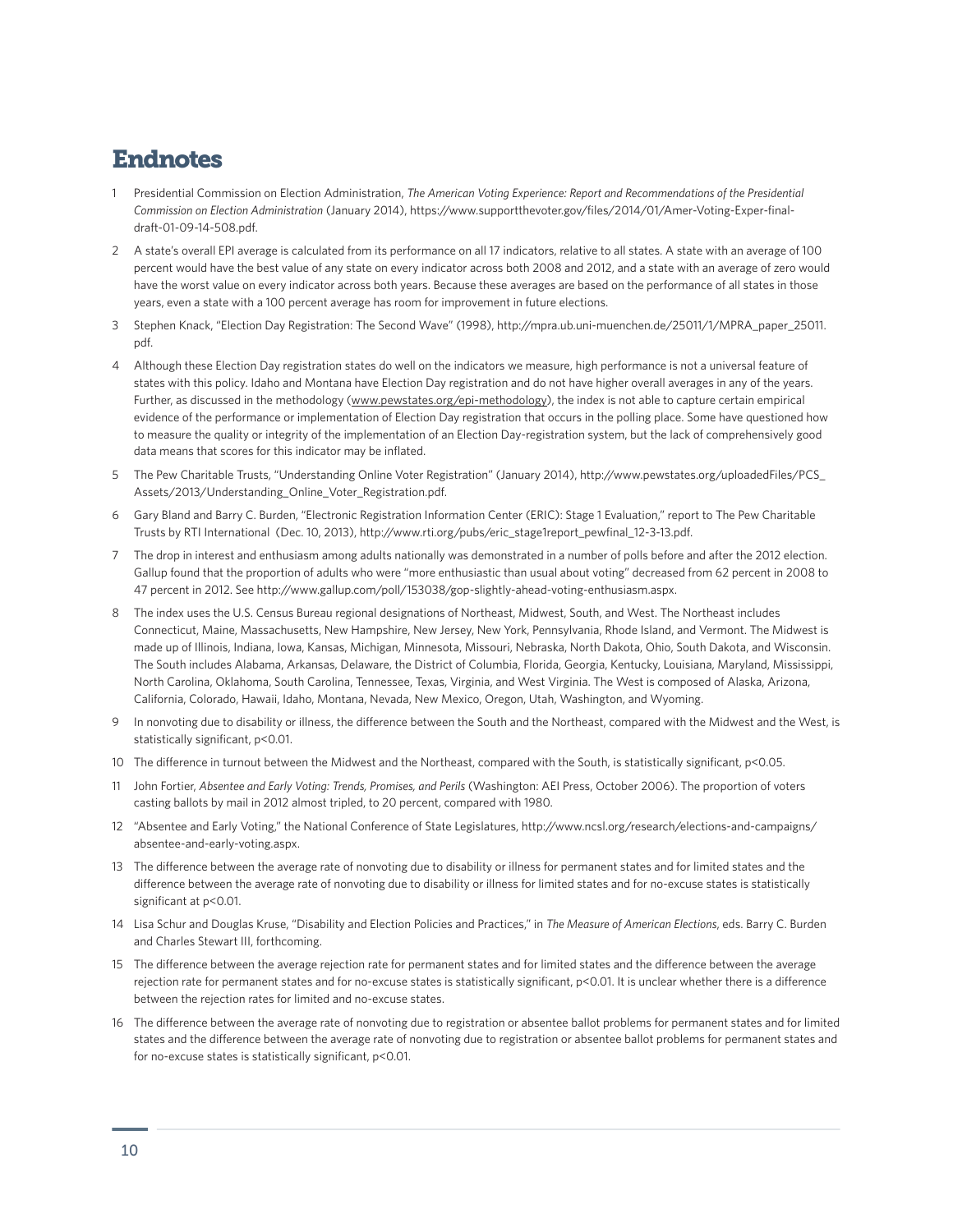

Election Day, Nov. 5, 2013, Tuckahoe Elementary School, Arlington, VA.

- 17 States that rely on provisional ballots as a mechanism for updating voter registration rolls may be less likely to seek out more costeffective and efficient solutions to their administrative procedures. See Daron Shaw and Vincent Hutchings, "Report on Provisional Ballots and American Elections," submitted to the Presidential Commission on Election Administration (June 21, 2013), https://www. supportthevoter.gov/files/2013/08/Daron-Shaw-Provisional-Ballots-Shaw-and-Hutchings.pdf; Presidential Commission on Election Administration, *The American Voting Experience*; "Provisional Ballots General 2012," Maricopa County, AZ, Elections Department (Jan. 30, 2013), http://recorder.maricopa.gov/voteroutreach/pdf/english/1-2013%20General%202012%20Provisionals.pdf; Gregory J. Diaz, "Voting and Registering to Vote: The 2013 Report of the Nevada County Elections Office" (March 28, 2013), http://www. mynevadacounty.com/nc/elections/docs/The%202013%20Report%20of%20the%20Nevada%20County%20Elections%20Office.pdf; and "After-Action Report on the November 6, 2012, General and Special Elections," District of Columbia Board of Elections (Feb. 4, 2013), http://www.dcboee.org/popup.asp?url=/pdf\_files/nr\_1108.pdf.
- 18 States that issue large numbers of provisional ballots risk having an election outcome hinge on these ballots. See David C. Kimball and Edward B. Foley, "Unsuccessful Provisional Voting in the 2008 General Election" (http://www.pewstates.org/uploadedFiles/PCS\_ Assets/2009/ProvBallots\_Kimball\_Foley\_essay%281%29.pdf), in Martha Kropf and David C. Kimball, *Helping America Vote: The Limits of Election Reform* (New York, London: Routledge, 2012).
- 19 Heather Gerken and J. Skelly Wright, "Provisional Ballots: The Miner's Canary for Election Administration," research for The Pew Charitable Trusts (July 2009), http://www.pewstates.org/uploadedFiles/PCS\_Assets/2009/ProvBallots\_Gerken\_essay(1).pdf.
- 20 Presidential Commission on Election Administration, *The American Voting Experience.*
- 21 Matt Barreto, Bonnie Glaser, and Karin MacDonald, "Online Voter Registration (OLVR) Systems in Arizona and Washington: Evaluating Public Usage, Public Confidence, and Implementation Processes," a report for The Pew Charitable Trusts' center on the states (2010), http://www.pewstates.org/uploadedFiles/PCS\_Assets/2010/online\_voter\_reg.pdf; and Christopher Ponoroff, "Voter Registration in a Digital Age," Brennan Center for Justice (2010), http://brennan.3cdn.net/806ab5ea23fde7c261\_n1m6b1s4z.pdf.
- 22 Bland and Burden, "Electronic Registration Information Center."
- 23 A September 2013 survey by Public Opinion Strategies and the Mellman Group on behalf of The Pew Charitable Trusts found that 58 percent of registered voters look for election information online. http://www.pewstates.org/research/analysis/polling-summaryupdating-voter-registration-85899538627.